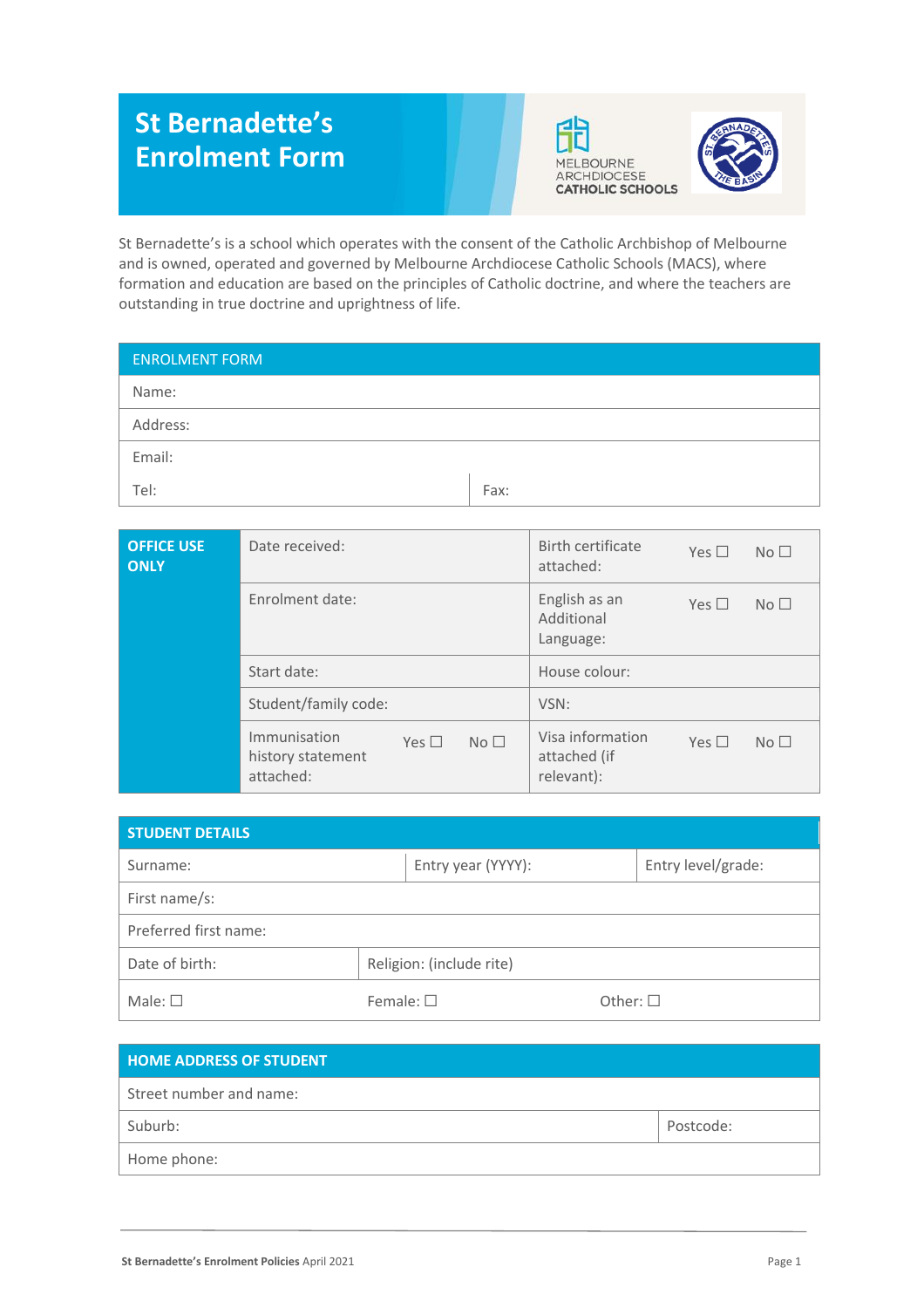| <b>EMERGENCY CONTACTS - OTHER THAN PARENT/GUARDIAN</b> |                           |  |  |  |
|--------------------------------------------------------|---------------------------|--|--|--|
| 1. Name:                                               | 2. Name:                  |  |  |  |
| Relationship to<br>child:                              | Relationship to<br>child: |  |  |  |
| Home phone:                                            | Home phone:               |  |  |  |
| Mobile:                                                | Mobile:                   |  |  |  |

| <b>SACRAMENTAL INFORMATION</b> |       |         |  |  |
|--------------------------------|-------|---------|--|--|
| Baptism                        | Date: | Parish: |  |  |
| Confirmation                   | Date: | Parish: |  |  |
| Reconciliation                 | Date: | Parish: |  |  |
| Communion                      | Date: | Parish: |  |  |
| Current parish:                |       |         |  |  |

## **PREVIOUS SCHOOL/PRESCHOOL PERMISSION**

Name and address of previous school/preschool:

## **If the student is in Years 1-6 please provide a copy of the previous two school reports with this Enrolment Form.**

Should we require copies of other education based information from the previous school we will provide you with a Form B 'Consent for Transferring Information form.'

| <b>NATIONALITY</b>                                                                                                                 |                                                                                                                                                            |                     |                                |                                       |                        |  |  |
|------------------------------------------------------------------------------------------------------------------------------------|------------------------------------------------------------------------------------------------------------------------------------------------------------|---------------------|--------------------------------|---------------------------------------|------------------------|--|--|
|                                                                                                                                    | <b>Government Requirement</b>                                                                                                                              | <b>Nationality:</b> |                                | <b>Ethnicity:</b>                     |                        |  |  |
| In which country was the<br>$\Box$ Australia<br>student born?                                                                      |                                                                                                                                                            |                     | $\Box$ Other – please specify: |                                       |                        |  |  |
|                                                                                                                                    | Is the student of Aboriginal or Torres Strait Islander origin?<br>(For persons of both Aboriginal and Torres Strait Islander origin, tick 'Yes' for both.) |                     |                                |                                       |                        |  |  |
| No <sub>1</sub><br>Yes, Aboriginal $\square$                                                                                       |                                                                                                                                                            |                     |                                | Yes, Torres Strait Islander $\square$ |                        |  |  |
| Does the student or their parent(s)/guardian(s) speak a language other than English at home?<br>Note: Record all languages spoken. |                                                                                                                                                            |                     |                                |                                       |                        |  |  |
|                                                                                                                                    |                                                                                                                                                            |                     | Student                        | Parent<br>A/Guardian 1                | Parent<br>B/Guardian 2 |  |  |
| <b>No</b>                                                                                                                          | English only                                                                                                                                               |                     |                                | П                                     |                        |  |  |
| <b>Yes</b>                                                                                                                         | Other $-$ please specify all languages                                                                                                                     |                     |                                |                                       |                        |  |  |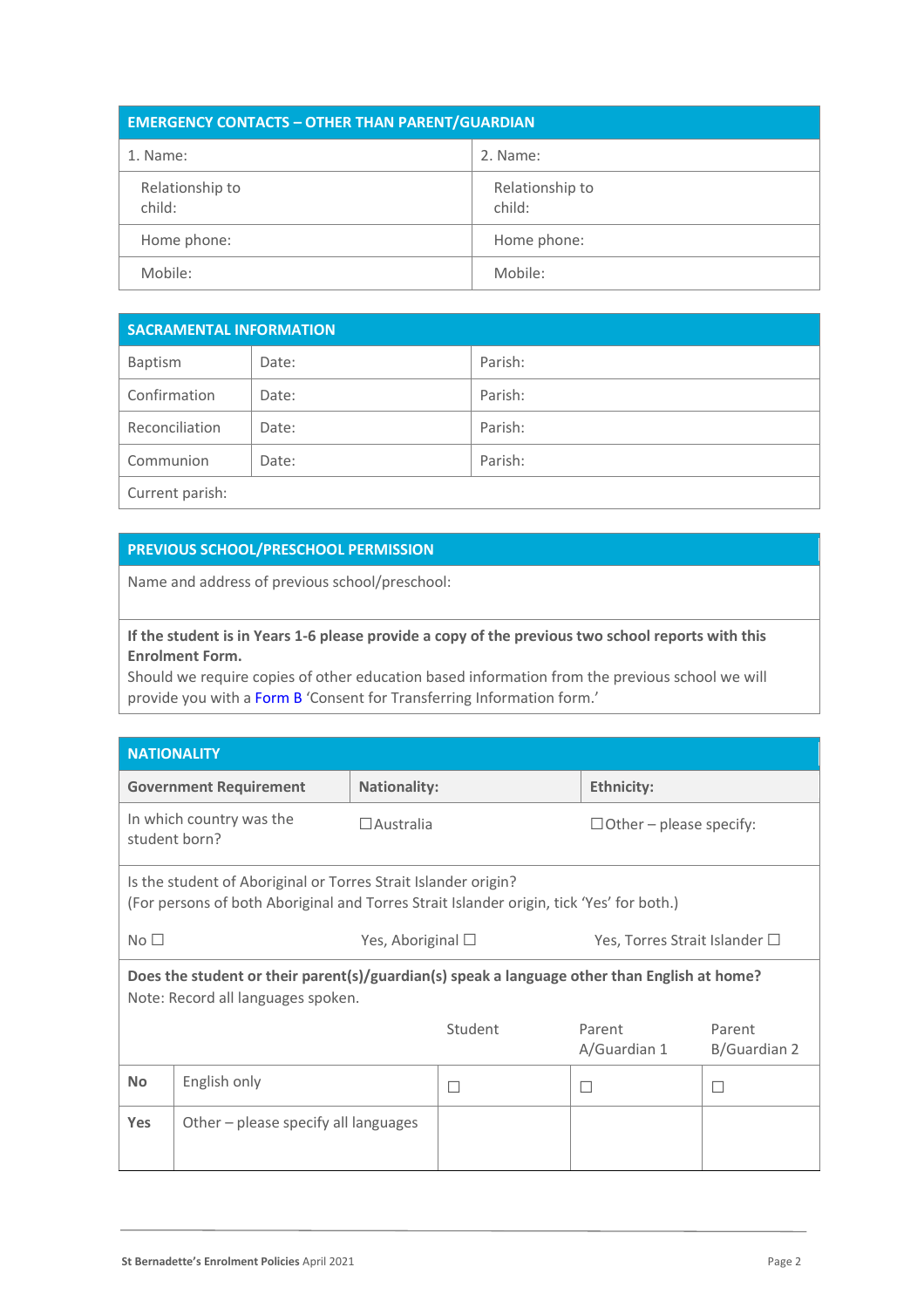|  | IF NOT BORN IN AUSTRALIA, CITIZENSHIP STATUS* |
|--|-----------------------------------------------|
|  |                                               |
|  |                                               |

**Please tick the relevant category below and record the visa subclass number as per government requirements:**

(original documents to be sighted and copies to be retained by the school)

**Australian citizen not born in Australia:**

| Australian citizen (Australian passport or naturalisation certificate number/document for |
|-------------------------------------------------------------------------------------------|
| I travel if country of birth is not Australia)                                            |

Australian passport number:

Naturalisation certificate number:

Visa subclass recorded on entry to Australia:

Date of arrival in Australia:

**Not currently an Australian citizen, please provide further details as appropriate below:**

| $\Box$ | Permanent resident: (if ticked, record the visa subclass number)             |
|--------|------------------------------------------------------------------------------|
| $\Box$ | Temporary resident: (if ticked, record the visa subclass number)             |
| $\Box$ | Other/visitor/overseas student: (if ticked, record the visa subclass number) |
|        |                                                                              |

**\* Please attach visa/ImmiCard/letter of notification and passport photo page.**

| <b>MEDICAL INFORMATION</b>   |               |                 |                                                                                                                                                                                                                                                                                                                                                                                                                                                   |         |
|------------------------------|---------------|-----------------|---------------------------------------------------------------------------------------------------------------------------------------------------------------------------------------------------------------------------------------------------------------------------------------------------------------------------------------------------------------------------------------------------------------------------------------------------|---------|
| Doctor's name:               |               |                 |                                                                                                                                                                                                                                                                                                                                                                                                                                                   |         |
| Street number and<br>name:   |               |                 |                                                                                                                                                                                                                                                                                                                                                                                                                                                   |         |
| Suburb:                      |               |                 | Postcode:                                                                                                                                                                                                                                                                                                                                                                                                                                         | Phone:  |
| Medicare number:             |               |                 | Ref number:                                                                                                                                                                                                                                                                                                                                                                                                                                       | Expiry: |
| Private health<br>insurance: | Yes $\square$ | No <sub>1</sub> | Fund:                                                                                                                                                                                                                                                                                                                                                                                                                                             | Number: |
| Ambulance cover:             | Yes $\Box$    | No <sub>1</sub> | Number:                                                                                                                                                                                                                                                                                                                                                                                                                                           |         |
| Medical condition:           |               |                 | Please specify any relevant medical conditions for the student, e.g. asthma,<br>diabetes, anaphylaxis, and/or any medications prescribed for the student. A<br>Medical Management Plan signed by a relevant medical practitioner<br>(doctor/nurse) will be required for each of the medical conditions listed.<br>Please list specific details for any known allergies that do not lead to<br>anaphylaxis, e.g. hay fever, rye grass, animal fur. |         |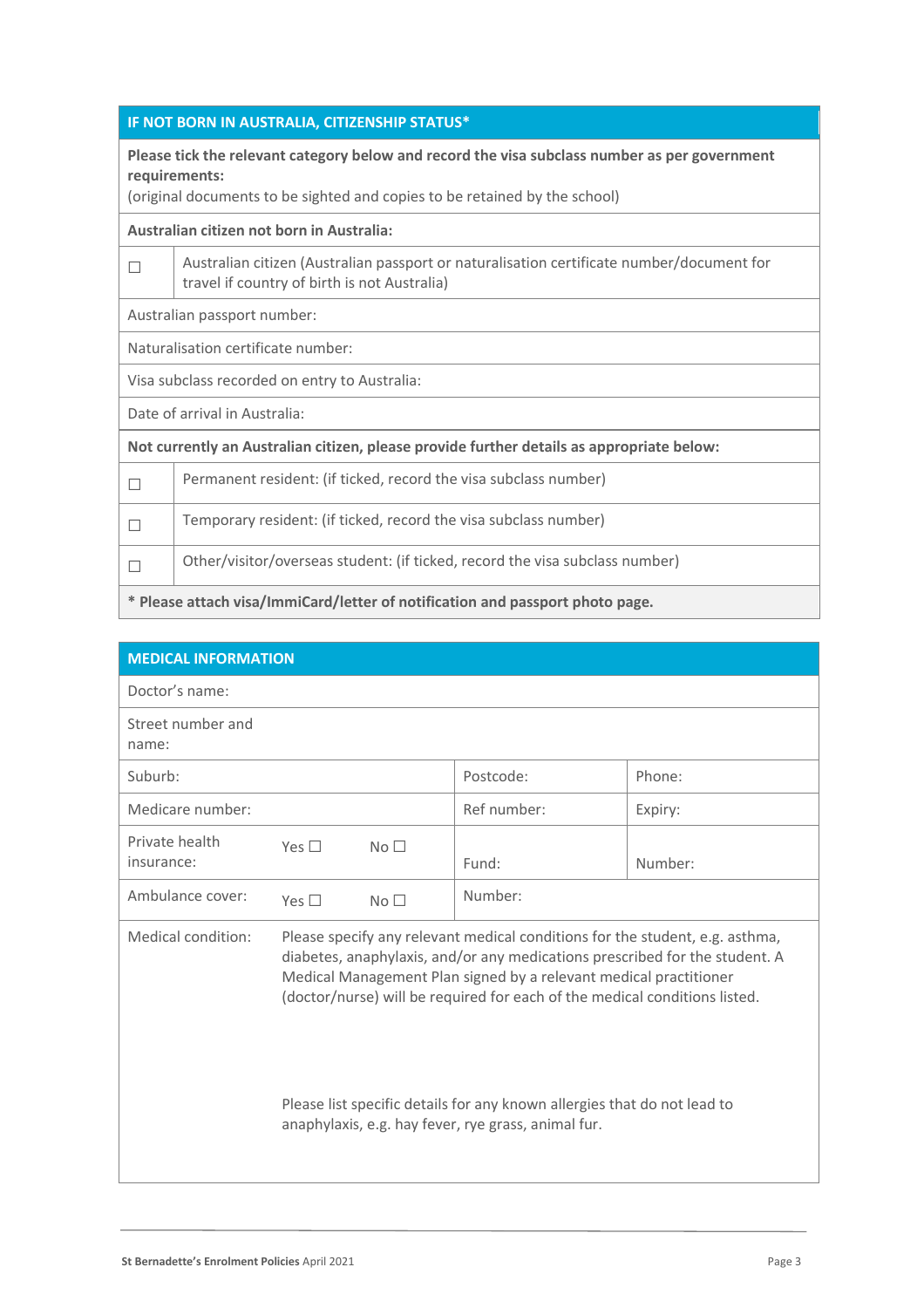| Has the student been diagnosed as being at risk of anaphylaxis? | Yes $\Box$ | $N \circ \Box$ |
|-----------------------------------------------------------------|------------|----------------|
|                                                                 |            |                |

**If yes, does the student have an EpiPen or Anapen?** Yes □ No □

| <b>IMMUNISATION</b> (please attach an immunisation history statement for your child)                                                                                                                                                  |            |                                                                                                      |
|---------------------------------------------------------------------------------------------------------------------------------------------------------------------------------------------------------------------------------------|------------|------------------------------------------------------------------------------------------------------|
| All vaccines are recorded on the Australian Immunisation<br>Register (AIR). You are required to obtain an<br>immunisation history statement for your child (visit<br>myGov) and provide it to the school with this enrolment<br>form. | Yes $\Box$ | Immunisation history statement attached:<br>No <sub>1</sub><br>If no, please provide<br>explanation: |
| If the student entered Australia on a humanitarian visa.<br>did they receive a refugee health check?                                                                                                                                  | Yes $\Box$ | No <sub>1</sub>                                                                                      |

Please provide all required information to allow us to meet our duty of care obligations and facilitate the smooth transition of your child into our school. It will assist the school to implement appropriate adjustments and strategies to meet the particular needs of your child. If the information is not provided or is incomplete, incorrect or misleading, current or ongoing enrolment may be reviewed.

|                                                                                                              | <b>ADDITIONAL NEEDS</b>                             |  |                        |                 |                                             |
|--------------------------------------------------------------------------------------------------------------|-----------------------------------------------------|--|------------------------|-----------------|---------------------------------------------|
| Is your child eligible or currently receiving National Disability<br><b>Insurance Scheme (NDIS) support?</b> |                                                     |  | Yes $\Box$             | No <sub>1</sub> |                                             |
|                                                                                                              | Does your child present with:                       |  |                        |                 |                                             |
|                                                                                                              | autism (ASD)                                        |  | behavioural concerns   |                 | hearing impairment                          |
| П                                                                                                            | intellectual disability/<br>developmental delay     |  | mental health issues   |                 | oral language/communication<br>difficulties |
|                                                                                                              | ADD/ADHD                                            |  | acquired brain injury  |                 | vision impairment                           |
| П                                                                                                            | giftedness                                          |  | physical impairment    |                 | other condition (please specify)            |
|                                                                                                              | Has your child ever seen a:                         |  |                        |                 |                                             |
| П                                                                                                            | paediatrician                                       |  | physiotherapist        |                 | audiologist                                 |
| П                                                                                                            | psychologist/counsellor                             |  | occupational therapist |                 | speech pathologist                          |
| п                                                                                                            | psychiatrist                                        |  | continence nurse       |                 | other specialist (please specify)           |
|                                                                                                              | Have you attached all relevant information/reports? |  |                        |                 | Yes $\square$<br>No <sub>1</sub>            |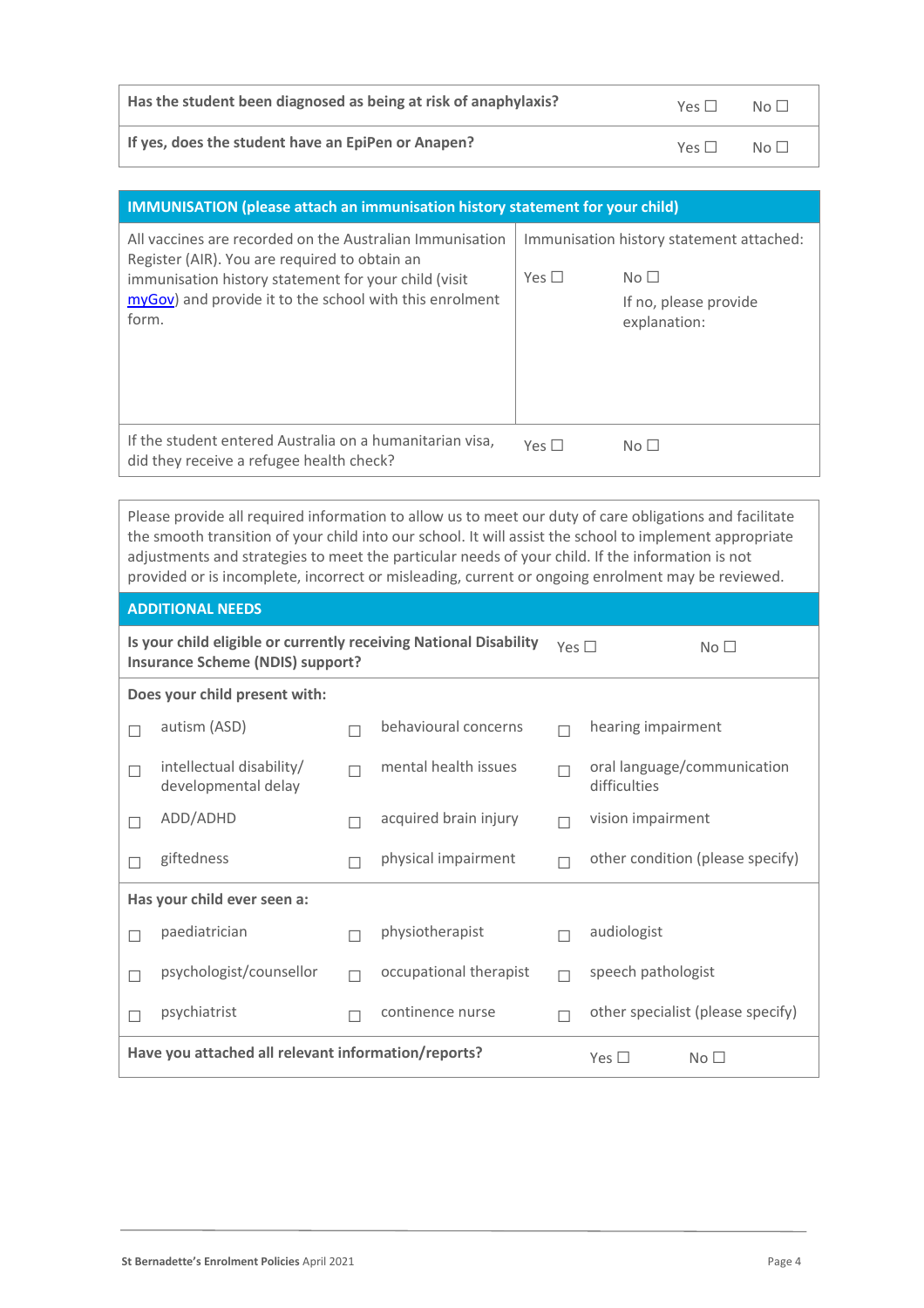| <b>FAMILY DETAILS</b>                                              |            |                   |       |                                |  |
|--------------------------------------------------------------------|------------|-------------------|-------|--------------------------------|--|
| Who will be responsible for payment of the school fees and levies? |            |                   |       |                                |  |
| Surname                                                            | First name | Address and email | Phone | Relationship to<br>the student |  |
|                                                                    |            |                   |       |                                |  |

| <b>PARENT / GUARDIAN 1</b>                                                        |             |                                                                         |                                                                                                                                                     |   |                             |               |                                                                                            |
|-----------------------------------------------------------------------------------|-------------|-------------------------------------------------------------------------|-----------------------------------------------------------------------------------------------------------------------------------------------------|---|-----------------------------|---------------|--------------------------------------------------------------------------------------------|
| Surname:                                                                          |             | Title: (e.g.<br>Mr/Mrs/Ms)                                              |                                                                                                                                                     |   | First Name:                 |               |                                                                                            |
| Address:                                                                          |             |                                                                         |                                                                                                                                                     |   |                             |               |                                                                                            |
| Home phone:                                                                       |             |                                                                         | Work phone:                                                                                                                                         |   |                             | Mobile:       |                                                                                            |
| SMS messaging: (for emergency and reminder purposes)                              |             |                                                                         |                                                                                                                                                     |   |                             | Yes $\square$ | No <sub>1</sub>                                                                            |
| Email:                                                                            |             |                                                                         |                                                                                                                                                     |   |                             |               |                                                                                            |
| Government<br><b>Requirement</b>                                                  | Occupation: |                                                                         | What is the occupation<br>group?<br>(select from list of parental<br>occupation groups in the<br><b>School Family Occupation</b><br>Index attached) |   |                             |               |                                                                                            |
| Religion: (include rite)                                                          |             |                                                                         | Nationality:<br>Ethnicity if not born in Australia:                                                                                                 |   |                             |               |                                                                                            |
| Country of<br>$\Box$ Australia<br>$\Box$ Other (please specify):<br>birth:        |             |                                                                         |                                                                                                                                                     |   |                             |               |                                                                                            |
| (Persons who have never attended secondary school, tick 'Year 9 or below'.)       |             |                                                                         |                                                                                                                                                     |   |                             |               | What is the highest year of primary or secondary school Parent A/Guardian 1 has completed? |
| Year 9 or below<br>П                                                              |             | Year 10 or equivalent<br>П                                              |                                                                                                                                                     | П | Year 11 or equivalent       |               | Year 12 or equivalent                                                                      |
| What is the level of the highest qualification Parent A/Guardian 1 has completed? |             |                                                                         |                                                                                                                                                     |   |                             |               |                                                                                            |
| No post-school<br>qualification<br>П                                              |             | Certificate I to IV<br>(including trade<br>certificate)<br>$\mathsf{L}$ |                                                                                                                                                     | П | Advanced<br>diploma/diploma |               | Bachelor degree or<br>above<br>$\mathsf{L}$                                                |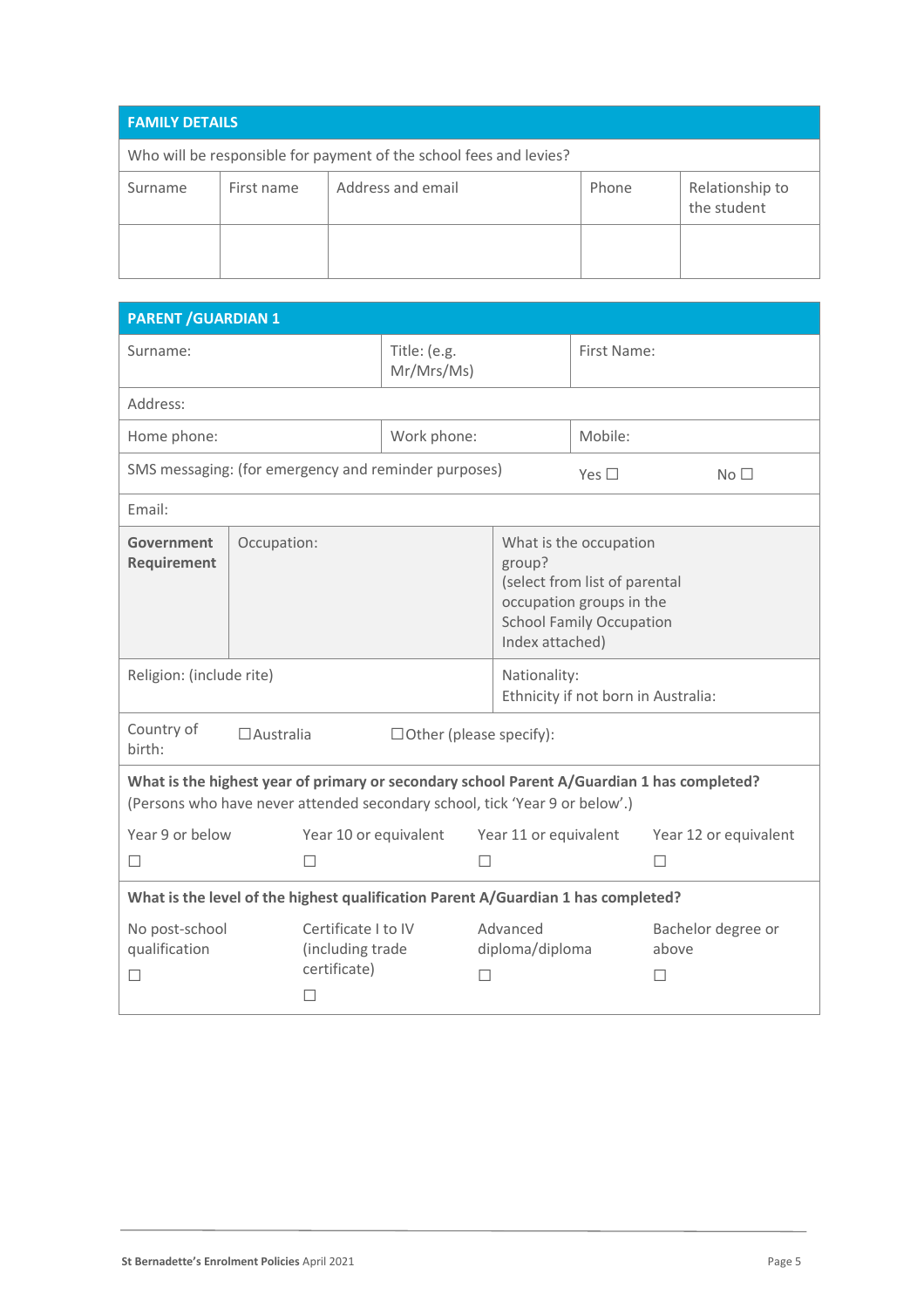| <b>PARENT / GUARDIAN 2</b>                                                                                                                                                |                                                              |                            |                                                                                                                                                     |               |                                       |
|---------------------------------------------------------------------------------------------------------------------------------------------------------------------------|--------------------------------------------------------------|----------------------------|-----------------------------------------------------------------------------------------------------------------------------------------------------|---------------|---------------------------------------|
| Surname:                                                                                                                                                                  |                                                              | Title: (e.g.<br>Mr/Mrs/Ms) |                                                                                                                                                     | First name:   |                                       |
| Address:                                                                                                                                                                  |                                                              |                            |                                                                                                                                                     |               |                                       |
| Home phone:                                                                                                                                                               |                                                              | Work phone:                |                                                                                                                                                     | Mobile:       |                                       |
|                                                                                                                                                                           | SMS messaging: (for emergency and reminder purposes)         |                            |                                                                                                                                                     | Yes $\square$ | No <sub>1</sub>                       |
| Email:                                                                                                                                                                    |                                                              |                            |                                                                                                                                                     |               |                                       |
| Government<br><b>Requirement</b>                                                                                                                                          | Occupation:                                                  |                            | What is the occupation<br>group?<br>(select from list of parental<br>occupation groups in the<br><b>School Family Occupation</b><br>Index attached) |               |                                       |
| Religion: (include rite)                                                                                                                                                  |                                                              |                            | Nationality:<br>Ethnicity if not born in Australia:                                                                                                 |               |                                       |
| Country of<br>$\Box$ Australia<br>$\Box$ Other (please specify):<br>birth:                                                                                                |                                                              |                            |                                                                                                                                                     |               |                                       |
| What is the highest year of primary or secondary school Parent B/Guardian 2 has completed?<br>(Persons who have never attended secondary school, tick 'Year 9 or below'.) |                                                              |                            |                                                                                                                                                     |               |                                       |
| Year 9 or below                                                                                                                                                           | Year 10 or equivalent                                        |                            | Year 11 or equivalent                                                                                                                               |               | Year 12 or equivalent                 |
| П                                                                                                                                                                         | П                                                            |                            | П                                                                                                                                                   |               | П                                     |
| What is the level of the highest qualification Parent B/Guardian 2 has completed?                                                                                         |                                                              |                            |                                                                                                                                                     |               |                                       |
| No post-school<br>qualification                                                                                                                                           | Certificate I to IV<br>(including trade<br>certificate)<br>П | П                          | Advanced<br>diploma/diploma                                                                                                                         |               | Bachelor degree or<br>above<br>$\Box$ |

| SIBLINGS ATTENDING A SCHOOL/PRESCHOOL |                                                                                                       |            |               |
|---------------------------------------|-------------------------------------------------------------------------------------------------------|------------|---------------|
| include applicant:                    | List all children in your family and if they are attending school or preschool (oldest to youngest) - |            |               |
| Name                                  | School/preschool                                                                                      | Year/grade | Date of birth |
|                                       |                                                                                                       |            |               |
|                                       |                                                                                                       |            |               |
|                                       |                                                                                                       |            |               |
|                                       |                                                                                                       |            |               |
|                                       |                                                                                                       |            |               |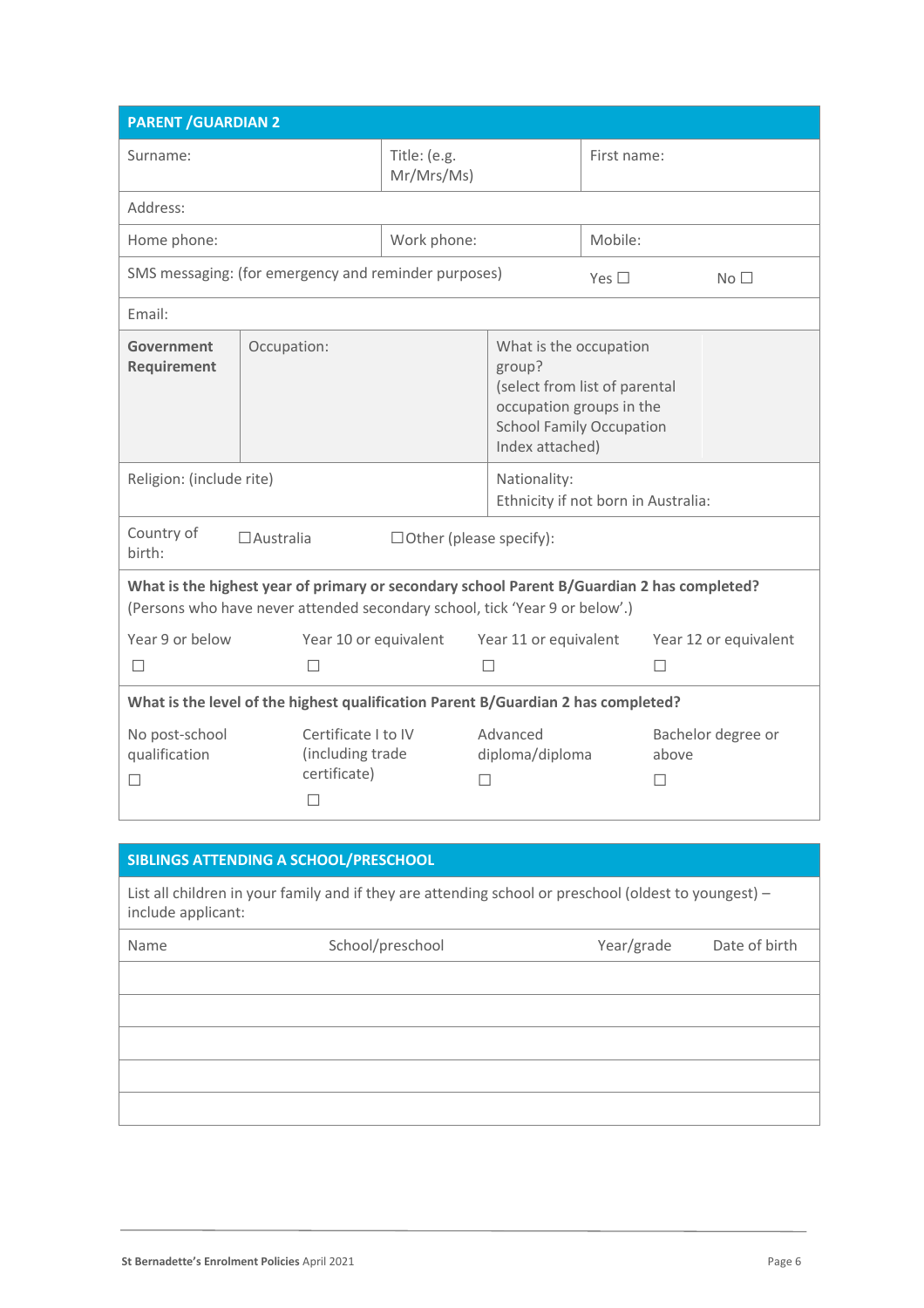| <b>HOME CARE ARRANGEMENTS</b> |                                                                                                                          |
|-------------------------------|--------------------------------------------------------------------------------------------------------------------------|
| Living with immediate family  | Out-of-home care                                                                                                         |
| Carer/guardian                | Shared parenting,<br>e.g. one week with each parent:<br>Days with Parent A/Guardian 1:<br>Days with Parent B/Guardian 2: |
| Kinship care                  | Other (please specify)                                                                                                   |

| <b>COURT ORDERS OR PARENTING ORDERS (if applicable)</b>                                                                                                              |            |                 |
|----------------------------------------------------------------------------------------------------------------------------------------------------------------------|------------|-----------------|
| Are there any current court orders or parenting<br>orders relating to the student?                                                                                   | Yes $\Box$ | $N \cap$ $\Box$ |
| If yes, copies of these court orders/parenting orders (e.g. AVOs, Family Court/Federal Magistrates<br>Court orders or other relevant court orders) must be provided. |            |                 |

Is there any other information you wish the school to be aware of?

**Please note that the completion, signing and lodgement of this enrolment form is a pre-requisite for consideration of the enrolment of your child at the School, however it does not guarantee enrolment. The enrolment is formalised after the Enrolment Agreement is signed, following an offer for enrolment being made by the School. Please refer to the Terms and Conditions of the Enrolment Agreement for further details and explanation of the terms and conditions that will apply to enrolment at the School, once offered and accepted.**

| PARENT/CARER/GUARDIAN<br>SIGNATURE: | Date: |
|-------------------------------------|-------|
| PARENT/CARER/GUARDIAN<br>SIGNATURE: | Date: |

**Note:** The Victorian Government provides the following guidance regarding admission requirements: *Consent*

The signature of:

- student, if they are over 15 and living independently
- ●parent as defined in the *Family Law Act 1975*
- Note: In the absence of a current court order, each parent of a child who is not 18 has equal parental responsibility.
- ●both parents for parents who are separated, or a copy of the court order with any impact on the relationship between the family and the school
- an informal carer, with a statutory declaration. Carers:
	- $-$  may be a relative or other carer
	- $-$  have day-to-day care of the student with the student regularly living with them
	- may provide any other consent required e.g. excursions.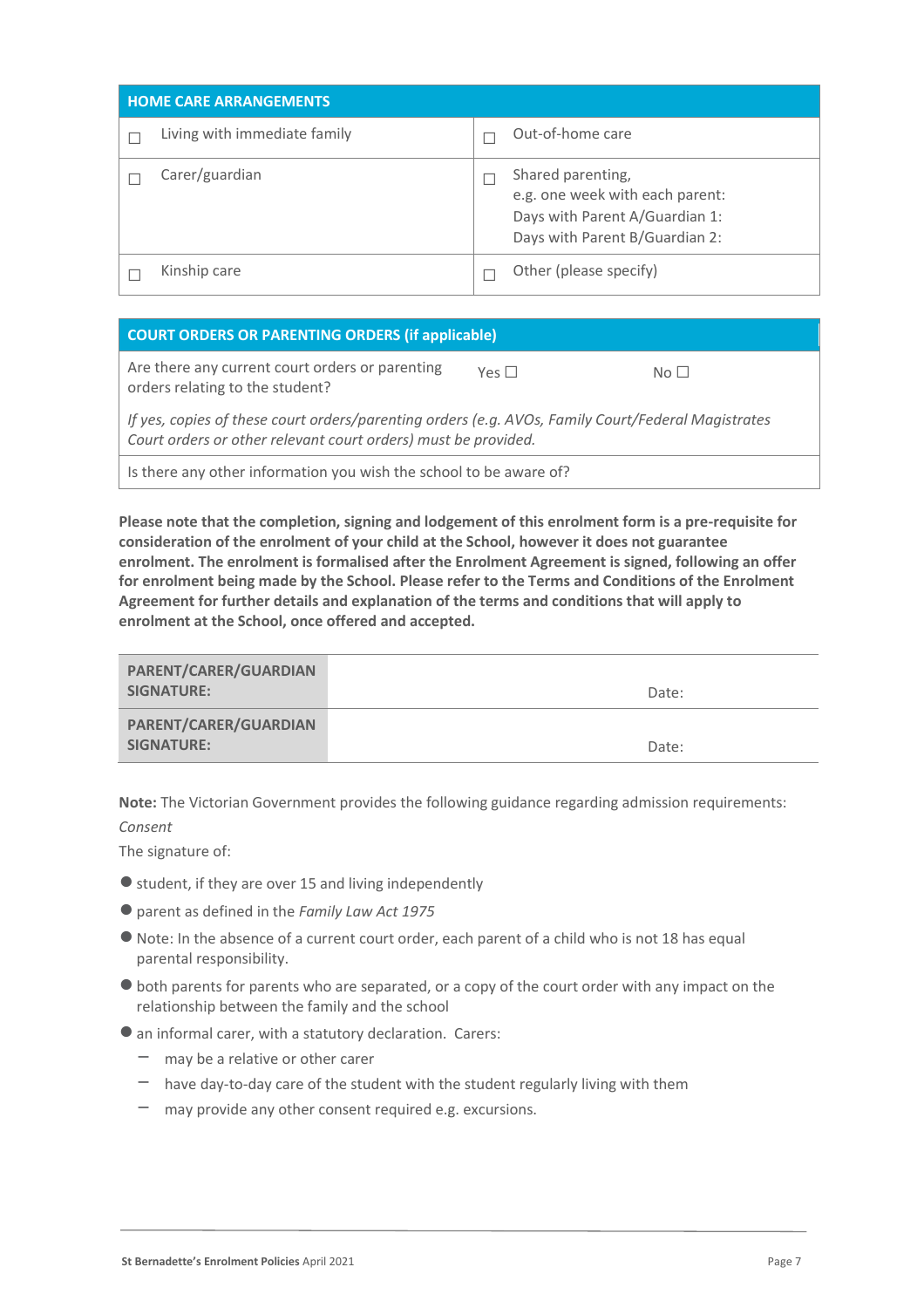Notes for informal carer:

statutory declarations apply for 12 months

the wishes of a parent prevail in the event of a dispute between a parent legally responsible for a student and an informal carer.

Note: Secondary students may complete parts of the form and co-sign.

*Disclaimer: Personal information will be held, used and disclosed in accordance with the school's Privacy Collection Notice and Privacy Policy enclosed with this Enrolment Pack and available on its website*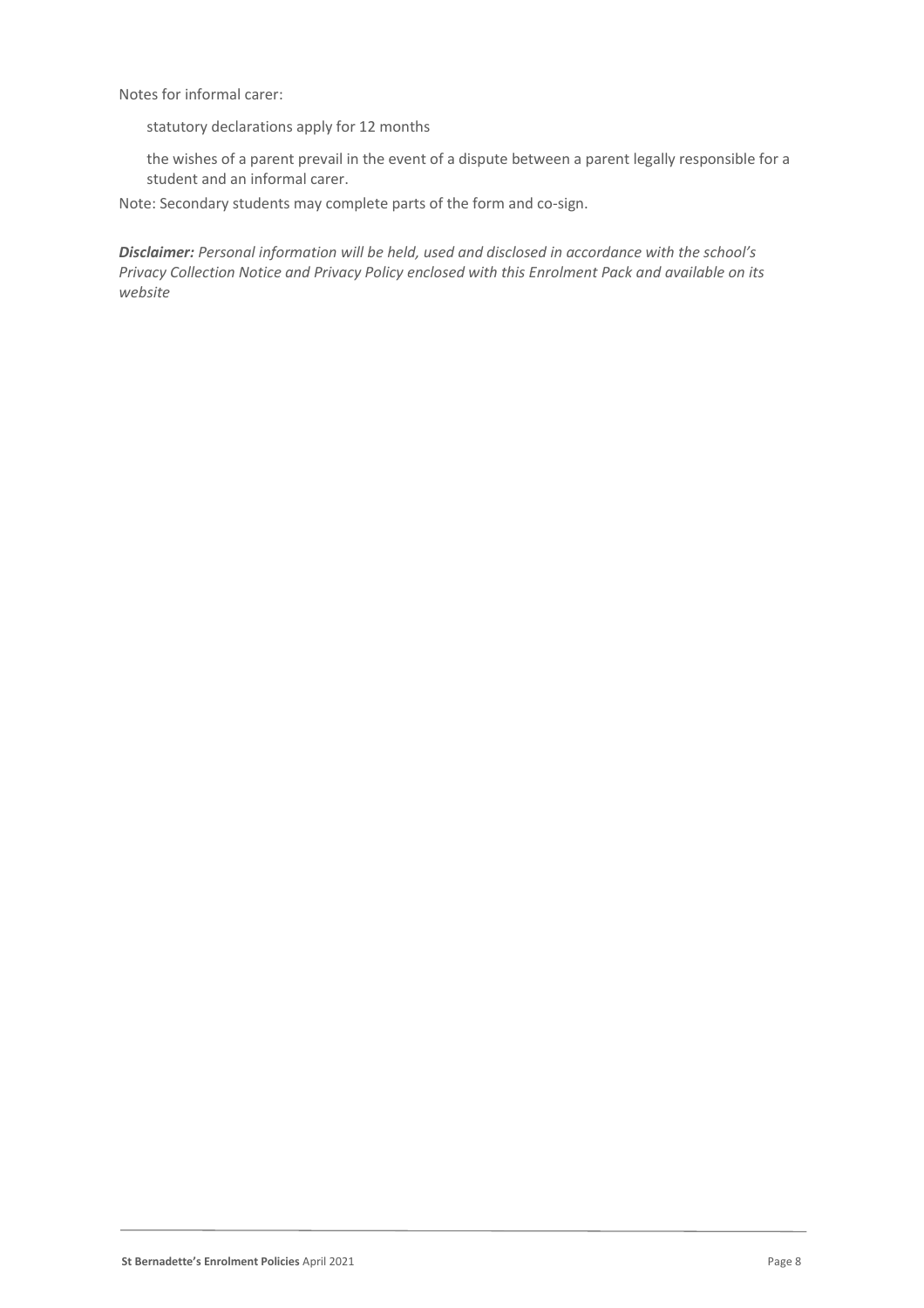# **School Family Occupation Index: Parent Occupation Groups**





St Bernadette's is a school which operates with the consent of the Catholic Archbishop of Melbourne and is owned, operated and governed by Melbourne Archdiocese Catholic Schools Ltd (MACS), where formation and education are based on the principles of Catholic doctrine, and where the teachers are outstanding in true doctrine and uprightness of life.

**Please select the appropriate group from the following list.**

## **Group N: Unemployed for more than 12 months**

If you are not currently in paid work but **have had a job in the last 12 months**, or have retired in the last 12 months, please **use your last occupation** to select from the list. If you have not been in paid work for the last 12 months, enter '**N**' into the 'occupation code' field on the enrolment form.

# **Occupation Group A: Senior Management in Large Business Organisations, Government Administration and Defence and Qualified Professionals**

#### **Senior management in large business organisations**

- ☐ **Senior Executive/Manager/Department Head** in industry, commerce, media or other large organisations
- ☐ **Business** (e.g. chief executive, managing director, company secretary, finance director, chief accountant, personnel/industrial relations manager, research and development manager)
- ☐ **Media** (e.g. newspaper editor, film/television/radio/stage producer/director/manager)

#### **Government administration**

- ☐ **Public service manager** (Section head or above) (e.g. regional director, hospital/health services/nurse administrator, school principal, faculty head/dean, library/museum/gallery director, research/facility manager, police/fire services administrator)
- ☐ **Defence Forces commissioned officer**

**Qualified professionals** – generally have a degree or higher qualifications and experience in applying this knowledge to: design, develop or operate complex systems, identify, treat and advise on problems, teach others

- ☐ **Health** (e.g. GP or specialist, registered nurse, dentist, pharmacist, optometrist, physiotherapist, chiropractor, veterinarian, psychologist, therapy professional, radiographer, podiatrist, dietician)
- ☐ **Education** (e.g. school teacher, university lecturer, VET/special education/ESL/private teacher, education officer)
- ☐ **Law** (e.g. judge, magistrate, barrister, coroner, solicitor, lawyer)
- ☐ **Social Welfare** (e.g. social/welfare/community worker, counsellor, minister of religion, economist, urban/regional planner, sociologist, librarian, records manager, archivist, interpreter/translator)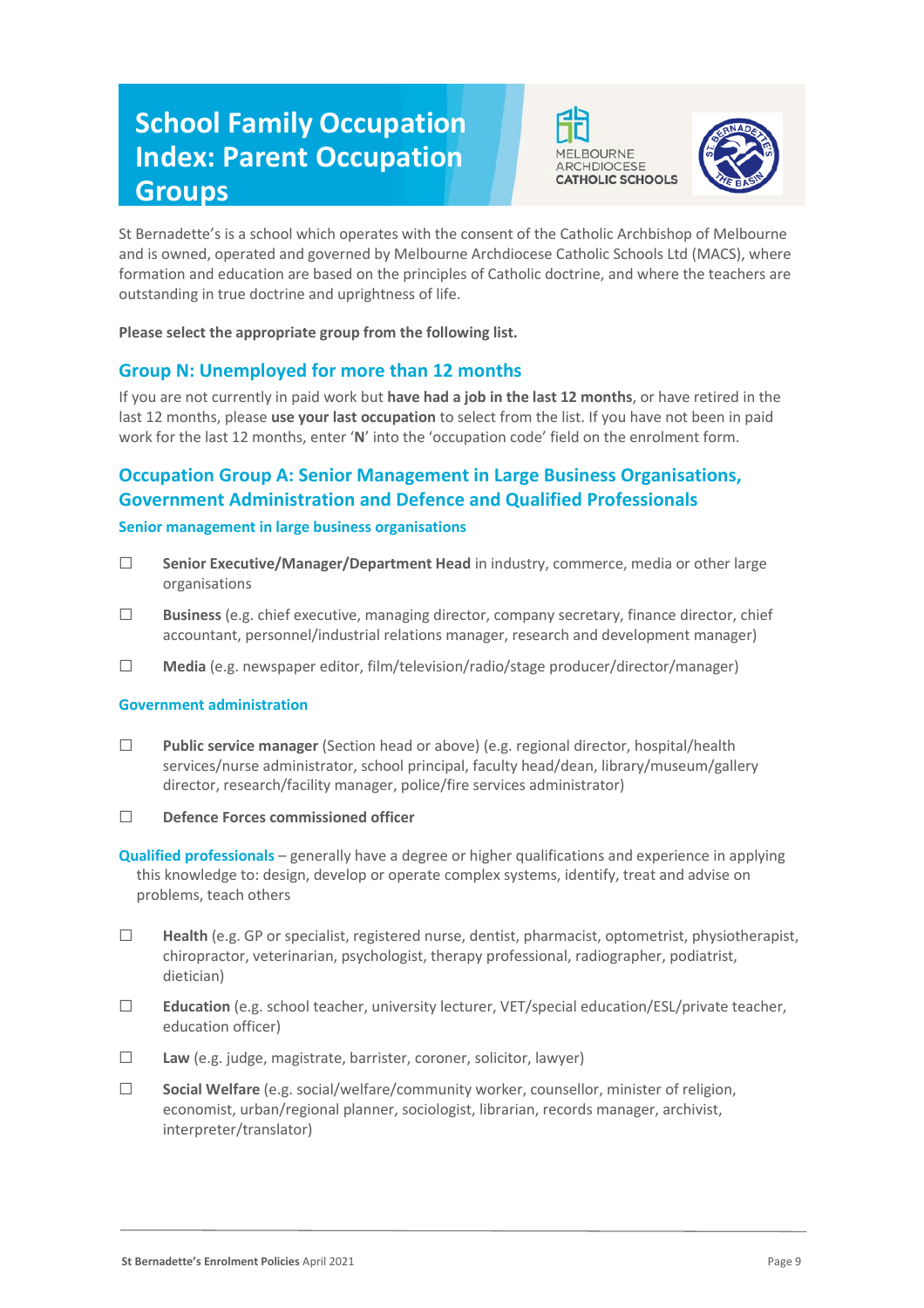- ☐ **Engineering** (e.g. architect, surveyor, chemical/civil/electrical/mechanical/mining/other engineer)
- ☐ **Science** (e.g. scientist, geologist, meteorologist, metallurgist)
- ☐ **Computing** (e.g. IT services manager, computer systems designer/administrator, software engineer, systems/applications programmer)
- ☐ **Business** (e.g. management consultant, business analyst, accountant, auditor, policy analyst, actuary, valuer)
- ☐ **Air/sea transport** (e.g. aircraft pilot, flight officer, flying instructor, air traffic controller, ship's captain/officer/pilot)

# **Occupation Group B: Other Business Owners/Managers, Arts/Media/ Sportspersons and Associate Professionals**

#### **Business owner/manager**

- ☐ **Farm/business owner/manager** (e.g. crop and/or livestock farmer/farm manager, stock and station agent, building/construction, manufacturing, mining, wholesale, import/export, transport business manager, real estate business)
- ☐ **Specialist manager** (e.g. works manager, engineering manager, sales/marketing manager, purchasing manager, supply/shipping manager, customer service manager, property manager, personnel, industrial relations)
- ☐ **Financial services manager** (e.g. bank branch manager, finance/investment/insurance broker, credit/loans officer)
- ☐ **Retail sales/services manager** (e.g. shop, post office, restaurant, real estate agency, travel agency, betting agency, petrol station, hotel/motel/caravan park, sports centre, theatre/cinema, gallery, car rental, car fleet, railway station)

### **Arts/media/sportspersons**

- ☐ **Artist/writer** (e.g. editor, journalist, author, media presenter, photographer, designer, illustrator, musician, actor, dancer, painter, potter, sculptor)
- ☐ **Sports** (e.g. sportsman/woman, coach, trainer, sports official)

**Associate professionals –** generally have diploma/technical qualifications and provide support to managers and professionals

- ☐ **Medical, science, building, engineering, computer** technician/associate professional
- ☐ **Health/social welfare** (e.g. enrolled nurse, community health worker, paramedic/ambulance officer, massage therapist, welfare/parole officer, youth worker, dental hygienist/technician)
- ☐ **Law** (e.g. police officer, government inspector, examiner or assessor, occupational/ environmental health officer, security advisor, private investigator, law clerk, court officer, bailiff)
- ☐ **Business/administration** (e.g. Recruitment/employment/industrial relations/training officer, marketing/advertising specialist, market research analyst, technical sales representative, retail buyer, office/business manager, project manager/administrator, other managing supervisors)
- ☐ **Defence Forces** (e.g. senior non-commissioned officer)
- ☐ **Other** (e.g. library technician, museum/gallery technician, research assistant, proof reader)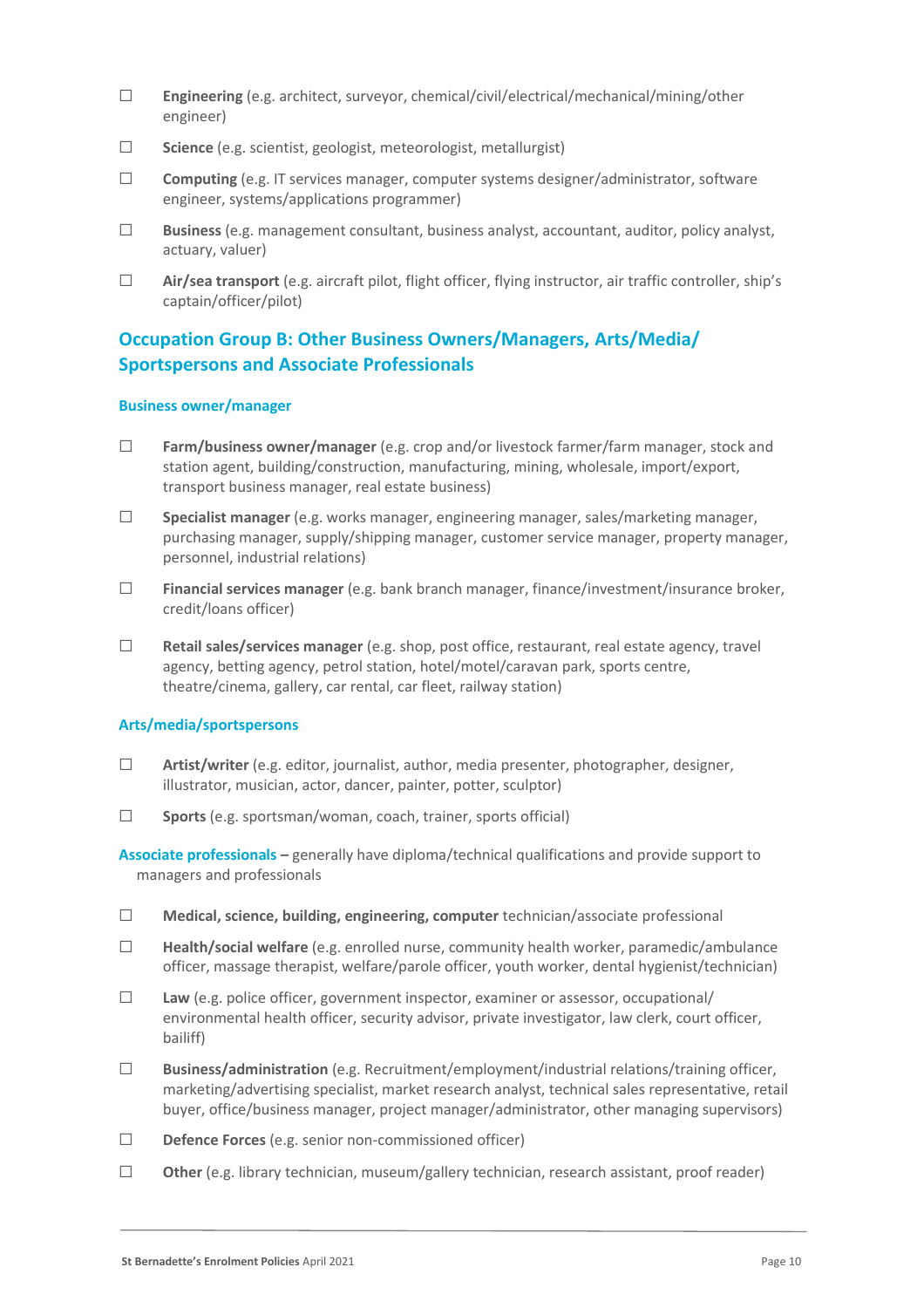## **Occupation Group C: Tradesmen/Women, Clerks and Skilled Office, Sales and Service Staff**

- **Tradesmen/women** generally have completed a four-year trade certificate, usually by apprenticeship. All tradesmen/women are included in this group.
- ☐ **Trades** (e.g. electrician, plumber, welder, cabinet maker, carpenter, joiner, plasterer, tiler, stonemason, painter decorator, butcher, pastry cook, panel beater, fitter, toolmaker, aircraft engineer)

#### **Clerks, skilled office, sales and service staff**

- ☐ **Clerk** (e.g. bookkeeper, bank clerk, PO clerk, statistical/actuarial clerk, accounts/claims/audit/ payroll clerk, personnel records clerk, registry/filing clerk, betting clerk, production recording clerk, stores/inventory clerk, purchasing/order clerk, freight/transport/shipping clerk/ despatcher, bond clerk, customs agent/clerk, customer inquiry/complaints/service clerk, hospital admissions clerk)
- ☐ **Office** (e.g. secretary, personal assistant, desktop publishing operator, switchboard operator)
- ☐ **Sales** (e.g. company sales representative (goods and services), auctioneer, insurance agent/assessor/loss adjuster, market researcher)
- ☐ **Carer** (e.g. aged/disabled/refuge care worker, child care assistant, nanny)
- ☐ **Service** (e.g. meter reader, parking inspector, postal delivery worker, travel agent, tour guide, flight attendant, fitness instructor, casino dealer/gaming table supervisor)

## **Occupation Group D: Machine Operators, Hospitality Staff, Office Assistants, Labourers and Related Workers**

#### **Drivers, mobile plant, production/processing machinery and other machinery operators**

- ☐ **Driver or mobile plant operator** (e.g. car, taxi, truck, bus, tram or train driver, courier/ deliverer, forklift driver, street sweeper driver, garbage collector, bulldozer/loader/grader/ excavator operator, farm/horticulture/forestry machinery operator)
- ☐ **Production/processing machine operator** (e.g. engineering, chemical, petroleum, gas, water, sewerage, cement, plastics, rubber, textile, footwear, wood/paper, glass, clay, stone, concrete, production/processing machine operator)
- ☐ **Machinery operator** (e.g. photographic developer/printer, industrial spray painter, boiler/airconditioning/refrigeration plant, railway signals/points, crane/hoist/lift, bulk materials handling machinery)

#### **Hospitality, office staff**

- ☐ **Sales staff** (e.g. sales assistant, motor vehicle/caravan/parts salesperson, checkout operator, cashier, bus/train conductor, ticket seller, service station attendant, car rental desk staff, street vendor, telemarketer, sales demonstrator, shelf stacker)
- ☐ **Office staff** (e.g. typist, word processing/data entry/business machine operator, receptionist)
- ☐ **Hospitality staff** (e.g. hotel service supervisor, receptionist, waiter, bar attendant, kitchenhand, fast food cook, usher, porter, housekeeper)
- ☐ **Assistant/aide** (e.g. trades' assistant, school/teacher's aide, dental assistant, veterinary nurse, nursing assistant, museum/gallery attendant, home helper, salon assistant, animal attendant)